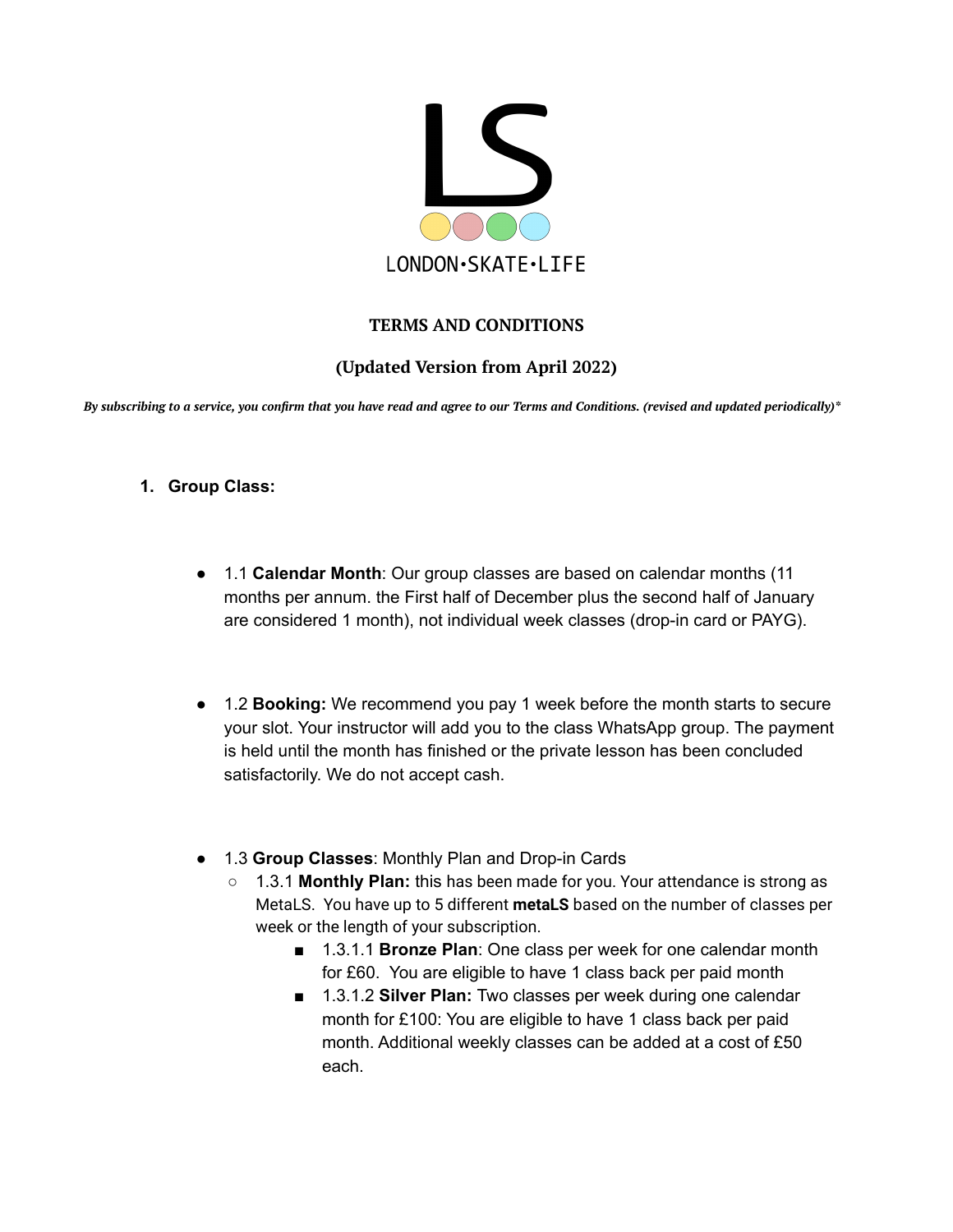- 1.3.1.3 **Gold Plan**: Three classes per week during one calendar month for £150. You are eligible to have 1 class back per paid month.
- 1.3.1.4 **Platinum Plan:** One class per week for 3 months in a row for £150. You are eligible to have 1 class back per paid month. Cannot be used for nonconsecutive months. with 1 class back per month.
	- 1.3.1.5 **Iron Plan**. Family or Couple pack. £100 for 2 people per month. Both must attend during the same month. 1 class back per person.
	- **Reason to cancel:** injury or emergency (send the proof of the GP). Holidays cannot be used as a reason for cancellation but you will be able to transfer your month to a drop-in card or a private lesson or hold the money as credit. You must email us within 6 days after each month starts to notify us of this modification. After this period, we won't be able to transform your payment as credit for 12 months.
	- **Postpone**: You have to email before the month you want to postpone and make a payment of £10 to transform your ThreeMonthPack into a normal month.
	- **Bank Holidays:** The UK Bank holidays won't provide classes, and months with 5 weeks and Freedays will compensate for these missing classes. We consider LondonSkateLife as a school where the classes are dependent towards to achieve the next LStage. It is for this reason that we can recur to this paradigm to set our yearly timetable.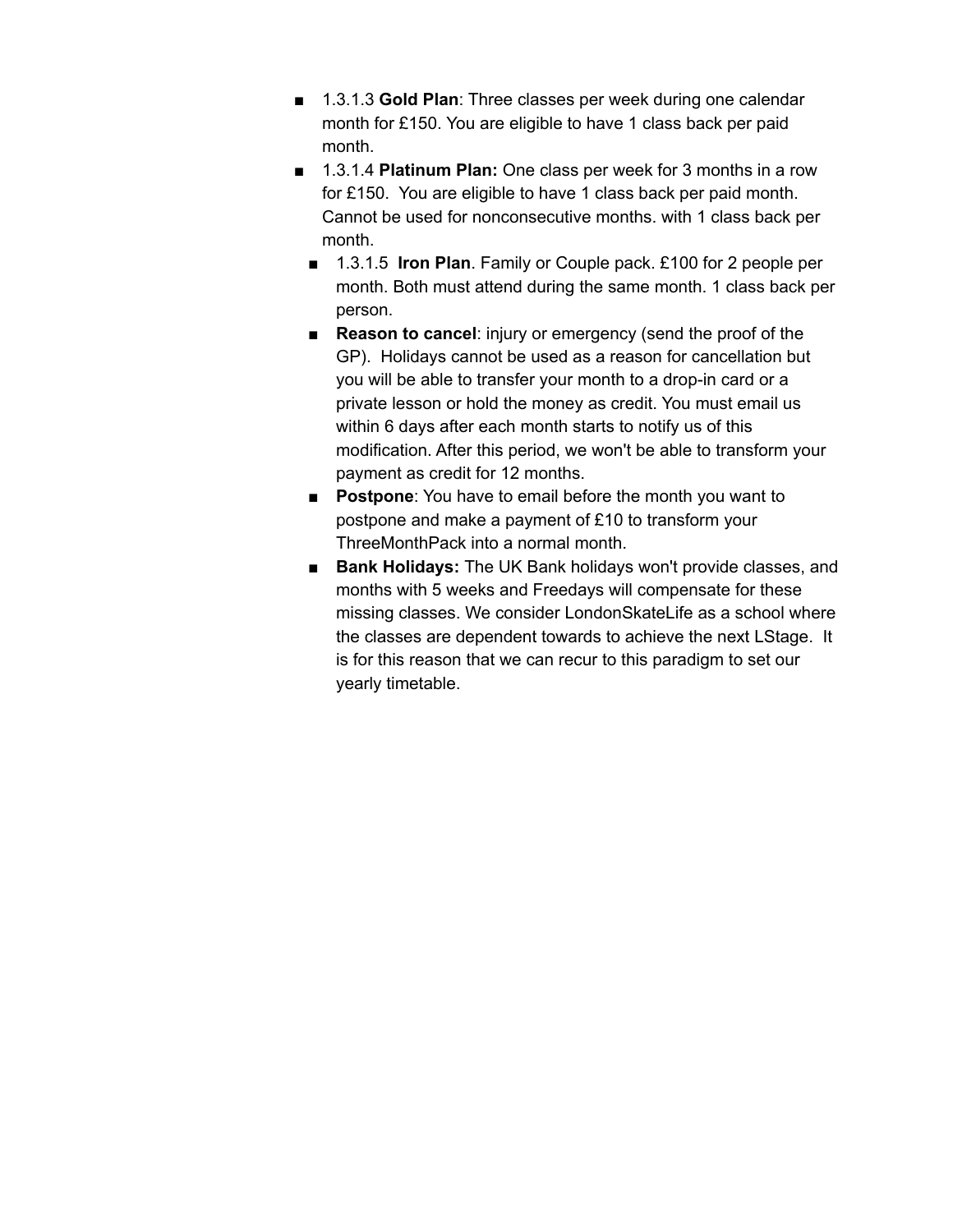- 1.3.2 **Drop-in Card**: Maybe your rota changes every week, and you prefer to choose which class to attend each week. Your attendance is fragile as CrystaL. It allows you to come to 4 classes in the period of 3 calendar months.
	- Class must be booked 48 hours in an advance filling *drop-in card Form*
	- Subject to availability, possessing a drop-in card does not guarantee a slot in the class - classes are limited to 12 students
	- Cancellation of the class must be done 24 hours in advance. Fill out the drop-in card form.
	- The card will expire 3 months after first use (first week of purchase)
	- Freeze/Extend the card:
		- Reason Injury or emergency (send the proof to the GP). Holidays cannot be used as a reason for cancellation. December and January are the same months so it will be 30 days, not 62. If LSLife cancels one of the classes and you can't come to another option, your card will freeze until we re-start the classes.
		- Postpone: You have to email us. We will freeze your card until you come back and the time and classes back you had left will be restored.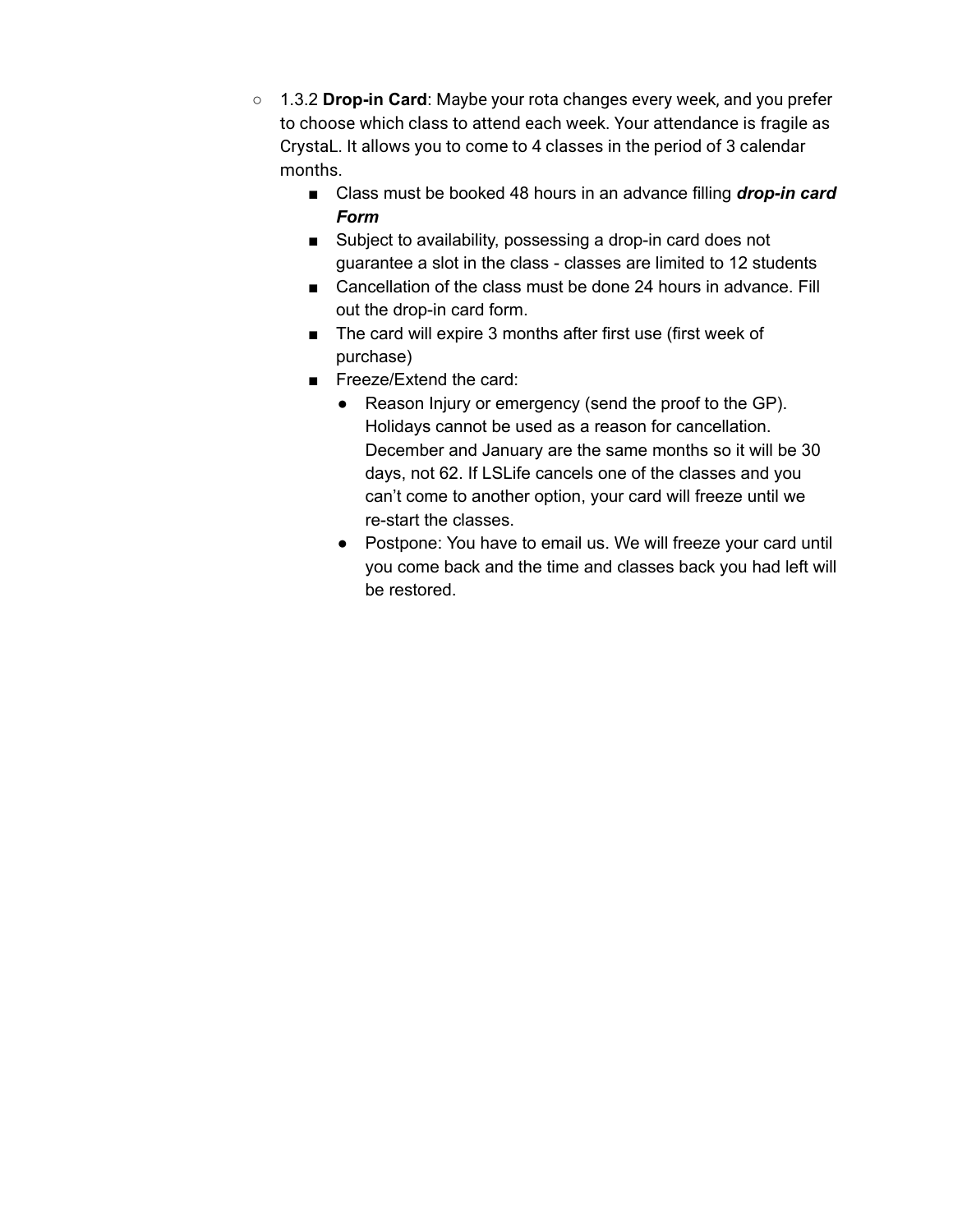● 1.4 **Prices:** Group classes generally start in the first week of the calendar month which will be charged at the standard monthly price. Exceptionally on your first time in the club, Group classes can be joined after the first week of the month. *FundamentaLS/SpeciaLS.* Only Bronze Plan to claim prorated option



Transfer between classes: If you start a month with a class, you can' apply for a transfer in the middle of the month. We will process your request and let you know if the change is possible. If your transfer is because you have upgraded your LStage, you have to wait until next month.

Group classes can only be changed once a month - our drop-in card gives you the flexibility of attending any group class at your level or below.

- 1.5 Cancellation:
	- Cancellation of monthly group class bookings must be done within 6 days of your first class.
	- Any attended class will be subtracted from the payment on a pro-rata basis, the remainder will be kept as credit for 12 months
	- Credit is transferable to other students or can be used to purchase other services
	- $\circ$  LSLife reserves the right to cancel any group class which will be refunded pro-rata for further months or services as credit.
	- Credit is held for 12 months of no use.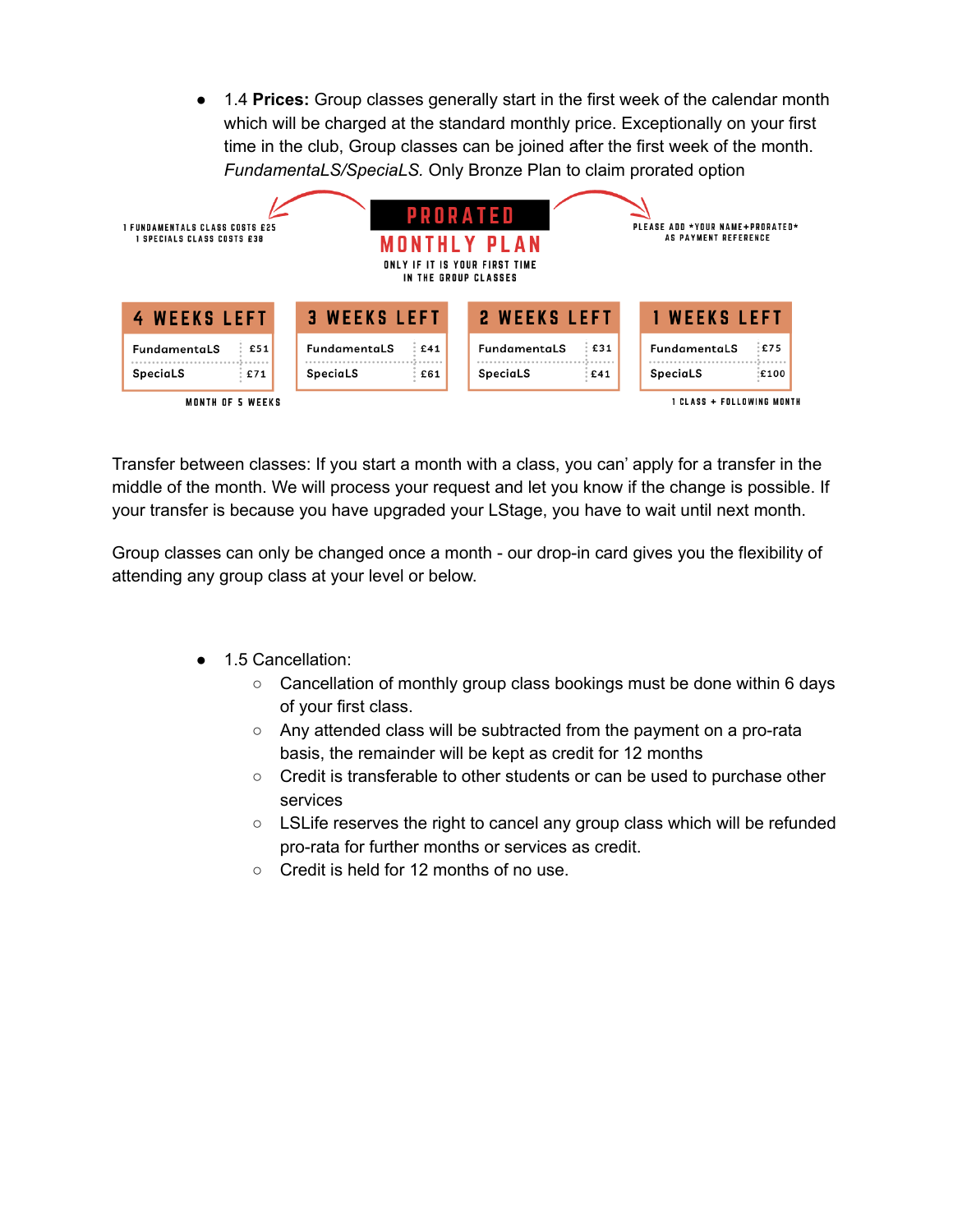## 2 . **Benefits:**

- 2.1 **Free class/Discount**: All of our students (new, current and old) are entitled to one free class per month in which a friend can be recommended (they need to use the Students LS CODE) to try any group class of their level or below for free. If your friend enrols in one of our group classes you will receive a 20% discount on a future purchase and they will get 10%. Recommendation discounts are limited to 1 per person, So find as many friends they want to skate with. Also, the Purchase of skates at Slick Willie's will entitle you to one free class in the last week of the calendar month/
- 2.2 **Class back**: Please find our CLASS BACK FORM to specify which day of the week you will have your class back. All group class students have access to one class back per month with which they can recover any missed classes by attending another group class of their level or below. Class back expires after 30 days of the missed class, is non-transferrable and must be used on a different day of the week. Kids, specials and some group levels do not have class back. If you are already registered for all of our weekly group classes at your level, you will not be eligible for a class back at your level. You can't apply for the class back if you have not paid the month you are applying for the class back.
- 2.3 **Slick Willie's discount**: all of our group class students can use their membership card at a Slick Willies skate shop in London for a discount on products. Other students must email us to request a discount code that changes monthly.
- 2.4 **FreeDay**: Once a month, you can have an extra class for Free. We normally provide it on a Friday evening and it is taught by one of our instructors. We have a FREE DAY form to control the attendance.
- 2.4 *Opening new group classes:* If there is no skating group in your area, London Skate Life will open a 4 student group if you have 3 other people that want to learn to skate with you.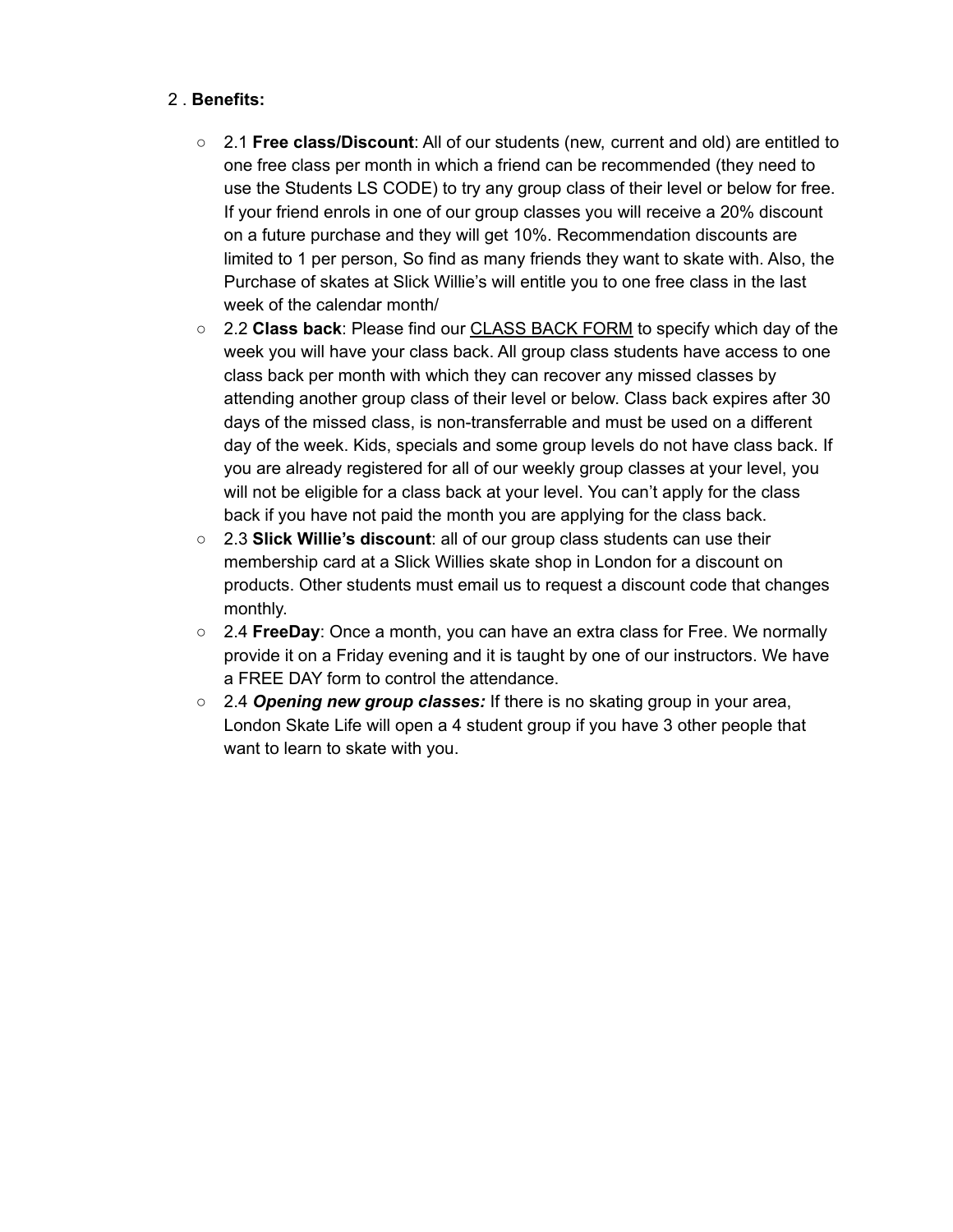#### **3. Private Lesson**

- 3.1 **Private Lesson Enrolment Form**: You will be asked to provide information including level, hours, times, and location
- 3.2 **Your payment**: Make your payment to guarantee your booking and secure your time slot. Please use the same name used in the email you sent us as the payment reference. Your booking will be processed by our booking system and shared with our instructors. An appropriate instructor will be assigned to your booking. They will create a WhatsApp group chat with you to schedule your class. Your payment will be held until the month has finished or the private lesson has been concluded satisfactorily. To guarantee a better system, you always can send the screenshot of the payment to our email.
- 3.3 **To book further lessons** you can repeat your payment a minimum of 48h in advance to secure the lesson and please discuss this with the instructor in the group chat. Any communication outside of the group chat or any attempt to bypass London Skate Life is prohibited and not covered by our services or insurance.
- 3.4 **Location**: Our location fees are based in Central London. Classes requested for a zone 2 location incur an additional fee of £15 with a £5 increase per each subsequent zone. You can work out which zone you are in using a tube [map.](https://tfl.gov.uk/maps/track?intcmp=40400)
- 3.5 **Cancellation:**
	- You have 24h before the lesson starts to cancel and hold your money as credit and you can use it for other students or transfer it to other services: Drop-in card, group class. If you do not communicate on time, we cannot guarantee your money back.
	- LSLife reserves the right to cancel the private lesson if any instructor is not available. We will hold your money as credit or refund you in full.
	- Preferable date and time: If we are not able to find an instructor for your preferred private lesson time, we will hold your money as credit or provide a full refund.
	- Credit is held for 12 months of no use.
- 3.6 **Level**: Our private lessons are based on Level. First Timer and Advanced levels require a high understanding of the student's learning, and additional preparation time by our instructors, which is reflected in the price of the class.
	- Lower Level: If you tell us you are a Beginner to avoid paying more and later we find you are a First Timer, you will be liable to pay an additional fee. First Timers require more instructor experience, attention and focus.
	- Higher Level: If you tell us you are a beginner and we find that you are more advanced, you will be liable to pay the appropriate fee for your level. There is an additional £10 per [subsequent](https://www.londonskatelife.com/private-lessons/) level after Beginner.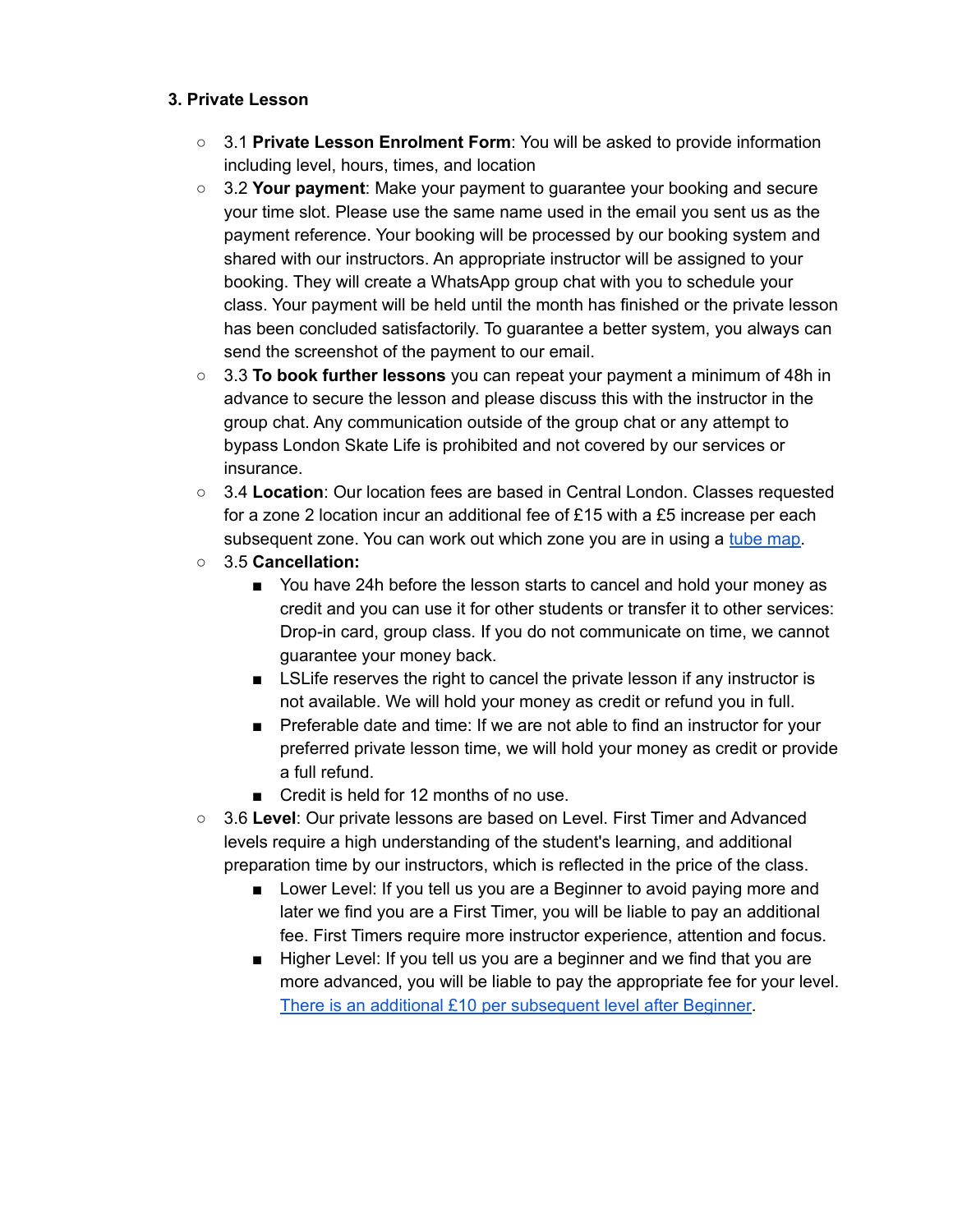## **4. Communication**

- 4.1 Email: Please use [londonskatelife@gmail.com](mailto:londonskatelife@gmail.com) to communicate.
	- Payments
	- Level test
	- Information Request
	- Trips/events
- 4.2 Booking/ Google Forms:
	- Class Back
	- Drop-in Card Class
	- Trips Attendance
	- Clothing
- 4.3 WhatsApp group
	- Share media
	- Chat with your group class
	- Notify you aren't coming to a particular **group class**
	- Re-Book a private lesson
- 4.4 Private Instructor message
	- Apply for your Class Back or through the form.
	- The extra notification also you are coming/not coming to a class you Cancel with 24 h notice before the **drop-in card** class or **private lesson**

We do not provide information or manage student issues through WhatsApp. Even if your question relates to a particular instructor, to guarantee the best service it's important to email us to register this information and guarantee our quality. We can keep a track of all conversations and student history. Easy to understand better each individual situation.

## 5**. Payment and Credit**

- 5.1 **Payment details**: We do not accept cash. Here is our Business Account so make sure you correctly enter our details and select business payee where required.
- Name: **German Moreno Agudo Biz. Acc: 84463102 SC: 60-83-71**
- **Ref**: Surname (same used in email communication with us)
- 5.2 Payment must be received in advance in order to guarantee class service activation.
- 5.3 Your payment is held until the month has finished or the private lesson has been concluded satisfactorily.
- 5.4 We do not provide refunds unless you have cancelled at the appropriate time. We will transform the money into a Credit that is held for a period of 12 months, you must use your credit in this period or it will expire.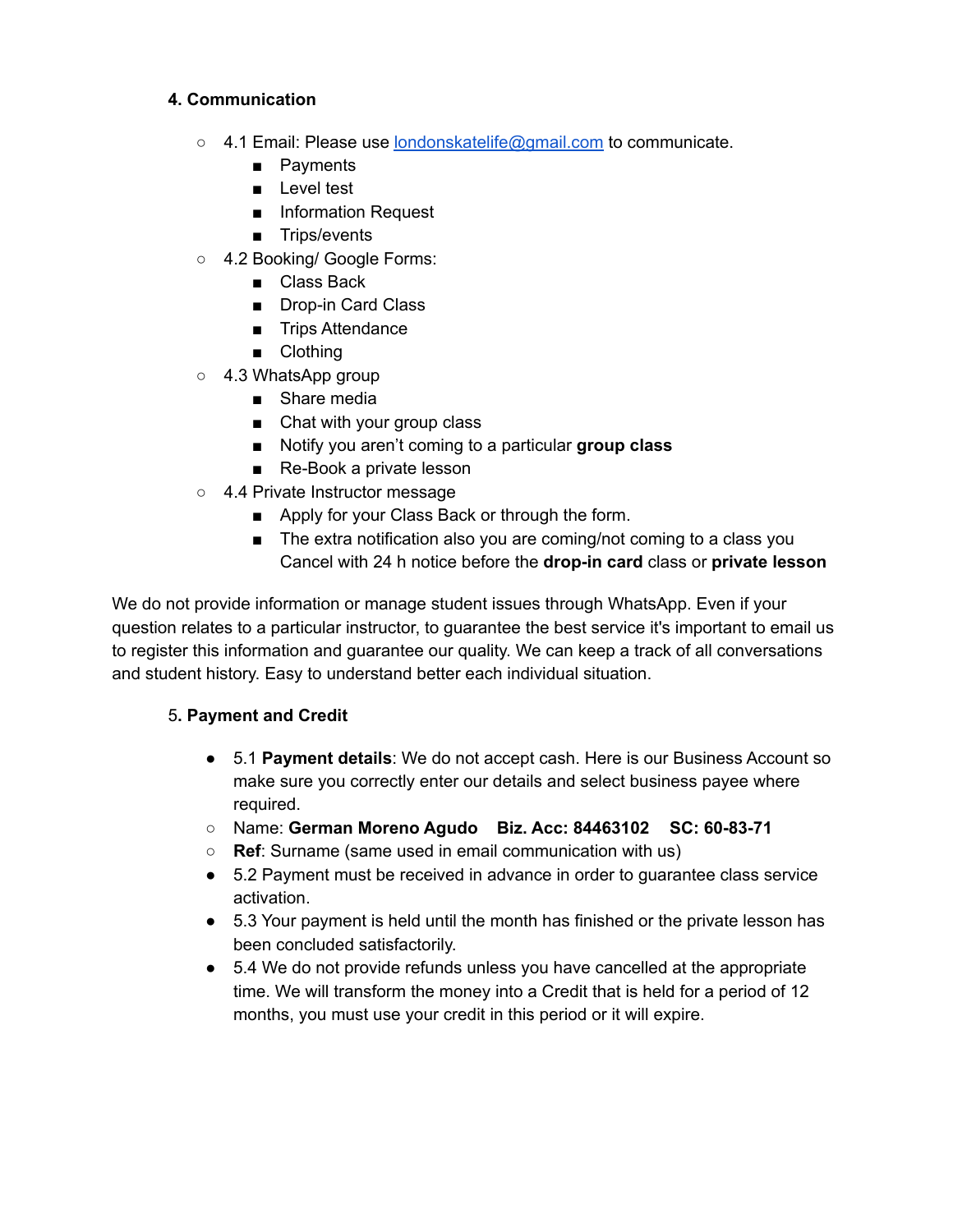### 6. **Level:**

- 6.1 Video: Everyone is different, and different students will advance at different rates. We do recommend that you spend some time in your group class before attempting to transfer to a higher level unless your instructor has told you otherwise. Once you are ready to increase your class level, you need to send us evidence of you completing the [relevant](https://www.londonskatelife.com/find-my-level/) exam - this should be sent by email and can be uploaded to any video sharing service.
- 6.2 Rookie-Lower Level: If you tell us you are Beginner to get into the group classes but you are a First Timer (it is the first time you have skated), we will ask you to take private lessons and use your payment as credit to pay for the required private lessons.
- 6.3 Pro-Higher Level: If we realise you have underestimated your level, we will transfer you to a higher LSStage group.
- 6.4 Attendance: Irregular attendance and no extra practice out of the class will not improve your learning. We understand that coming to our classes is 20% of your learning, but if you only come for one hour and you do not practice during the week, or you come to a few classes and skip months, we cannot guarantee your learning and your level.

## **7. Class back**

- 7.1 Quantity:
	- 7.1.1 One class back per paid month limited to 1 per month.
	- 7.1.2 Months with 5 classes, or group class subscriptions for less than 1 month are not eligible for class back.
	- 7.1.3 Non-accumulable, non-transferable.
	- 7.1.4 Must be used to attend a different group class of the same level or below, cannot be recovered in the same group in subsequent months.
- 7.2 Expiration: You have 30 days from the missed class date to claim your class back.
- 7.3 Enquiry: Ask your instructor to have the class back. Weekly timetables can be found on our website as PDF. Please note, the class back has to be taken after you miss a class, not before. You have a **ClassBack Form**
- 7.4 Availability: Class back is subject to availability, groups are limited to 12 students.
- 7.5 Validity: You only can use your class back if you have enrolled the following month. If you missed a class but you are not coming for the following month, you can't claim your class back.
- 7.6 No Class Back: Specials and Kids group.